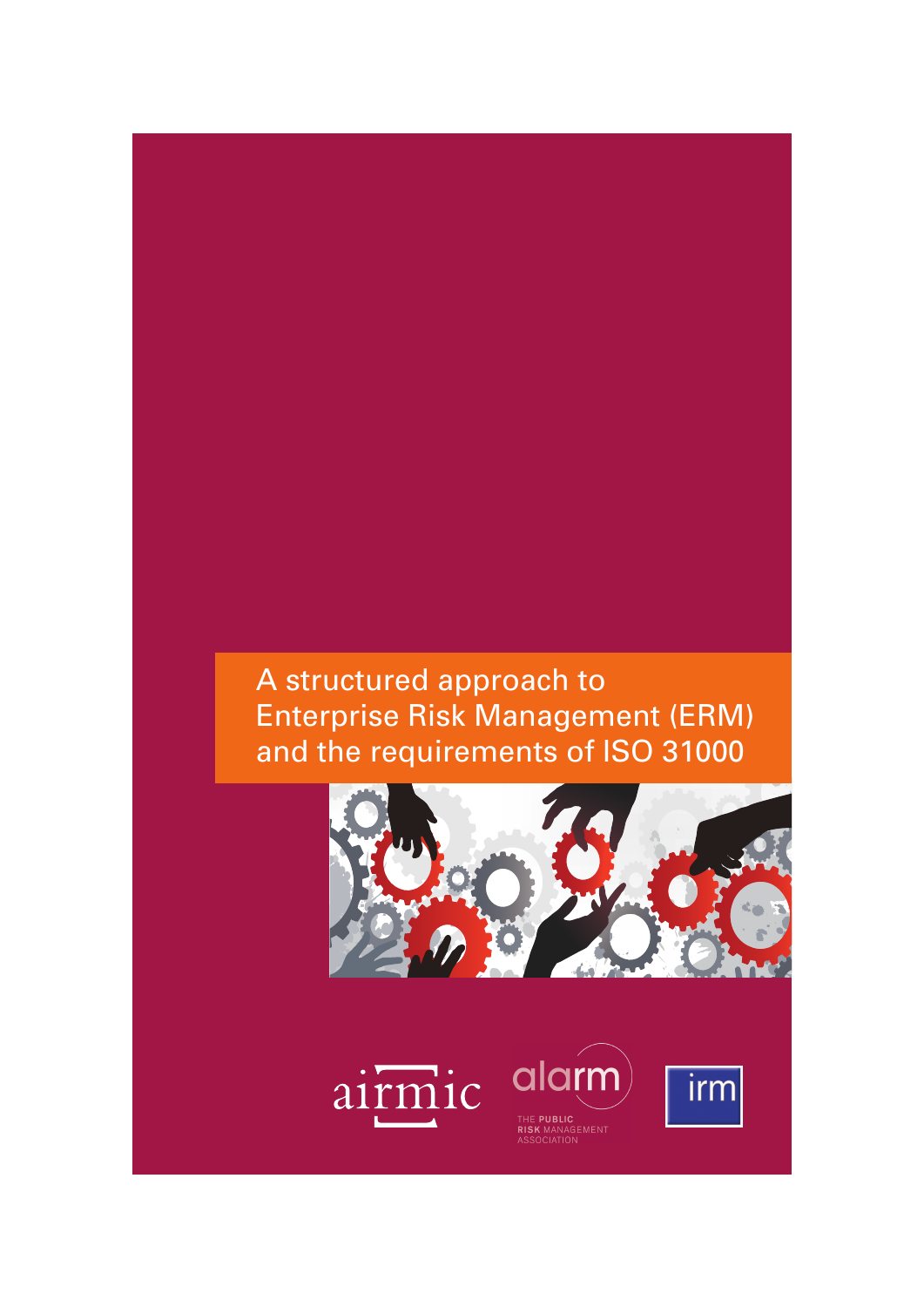## **Contents**

## Executive summary

## Introduction

## Acknowledgements

## Part 1: Risk, risk management and ISO 31000

- 1 Nature and impact of risk
- 2 Principles of risk management
- 3 Review of ISO 31000
- 4 Achieving the benefits of ERM

## Part 2: Enterprise risk management

- 5 Planning and designing
- 6 Implementing and benchmarking
- 7 Measuring and monitoring
- 8 Learning and reporting

## Appendices

- A Risk management checklist
- B Implementation summary

## List of figures

- 1 Risk architecture, strategy and protocols
- 2 Framework for managing risk (based on ISO 31000)
- 3 Risk management process (based on ISO 31000)
- 4 Risk architecture of a large PLC
- 5 Drivers of risk management

#### List of tables

- 1 Detailed risk description
- 2 Contents of risk management policy
- 3 Risk management responsibilities
- 4 Risk assessment techniques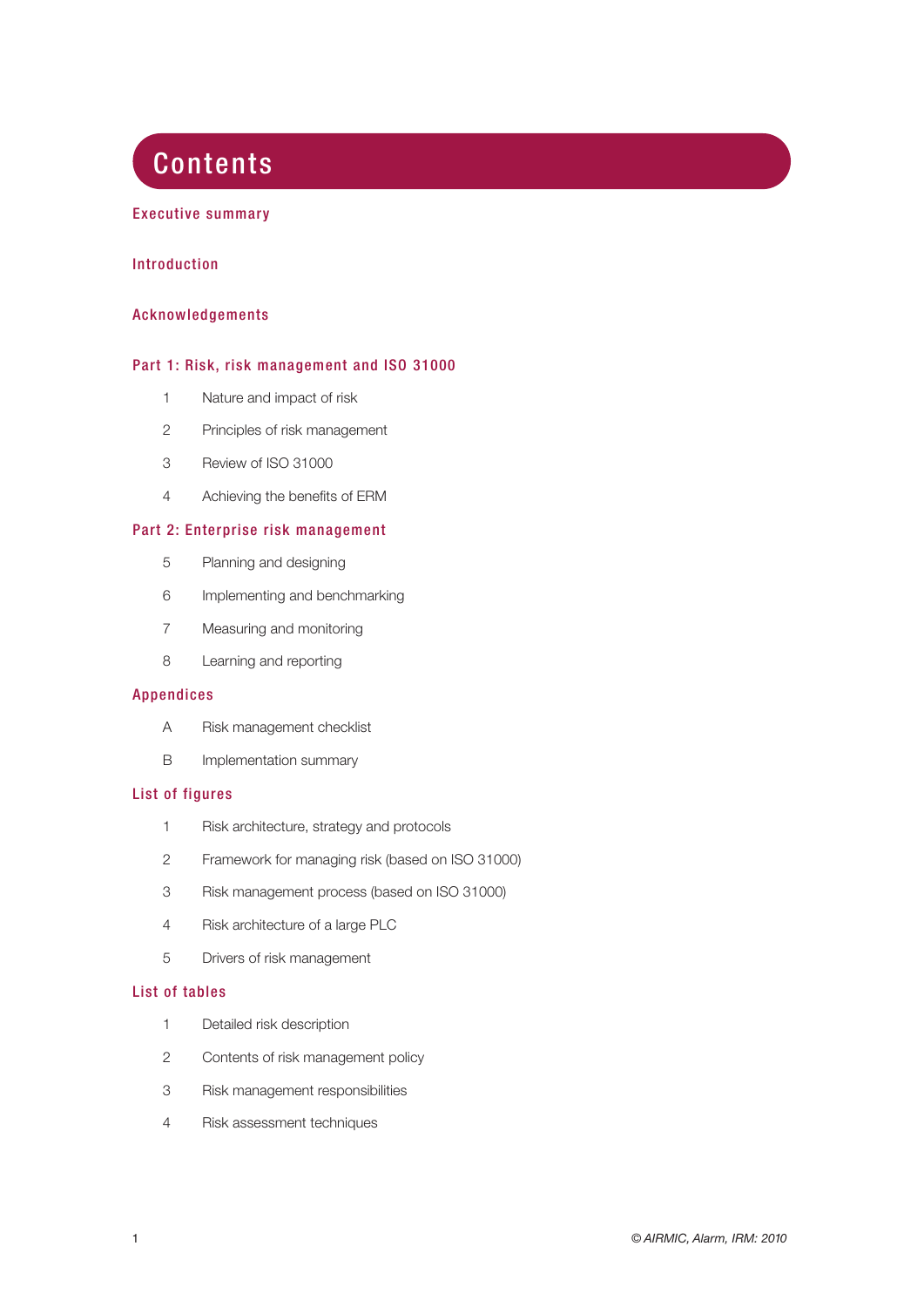## Executive summary

Risk management is an increasingly important business driver and stakeholders have become much more concerned about risk. Risk may be a driver of strategic decisions, it may be a cause of uncertainty in the organisation or it may simply be embedded in the activities of the organisation. An enterprise-wide approach to risk management enables an organisation to consider the potential impact of all types of risks on all processes, activities, stakeholders, products and services. Implementing a comprehensive approach will result in an organisation benefiting from what is often referred to as the 'upside of risk'.

The global financial crisis in 2008 demonstrated the importance of adequate risk management. Since that time, new risk management standards have been published, including the international standard, ISO 31000 'Risk management – Principles and guidelines'. This guide draws together these developments to provide a structured approach to implementing enterprise risk management (ERM).

## Intended benefits of risk management

For all types of organisations, there is a need to understand the risks being taken when seeking to achieve objectives and attain the desired level of reward. Organisations need to understand the overall level of risk embedded within their processes and activities. It is important for organisations to recognise and prioritise significant risks and identify the weakest critical controls.

When setting out to improve risk management performance, the expected benefits of the risk management initiative should be established in advance. The outputs from successful risk management include compliance, assurance and enhanced decision-making. These outputs will provide benefits by way of improvements in the efficiency of operations, effectiveness of tactics (change projects) and the efficacy of the strategy of the organisation.

## Purpose of this guide

A successful enterprise risk management (ERM) initiative can affect the likelihood and consequences of risks materialising, as well as deliver benefits related to better informed strategic decisions, successful delivery of change and increased operational efficiency. Other benefits include reduced cost of capital, more accurate financial reporting, competitive advantage, improved perception of the organisation, better marketplace presence and, in the case of public service organisations, enhanced political and community support.

This guide provides a brief commentary on ISO 31000 as well as setting out advice on the implementation of an ERM initiative. The purpose of the guide is to:

- describe the principles and processes of risk management
- provide a brief overview of the requirements of ISO 31000
- give practical guidance on designing a suitable framework
- give practical advice on implementing enterprise risk management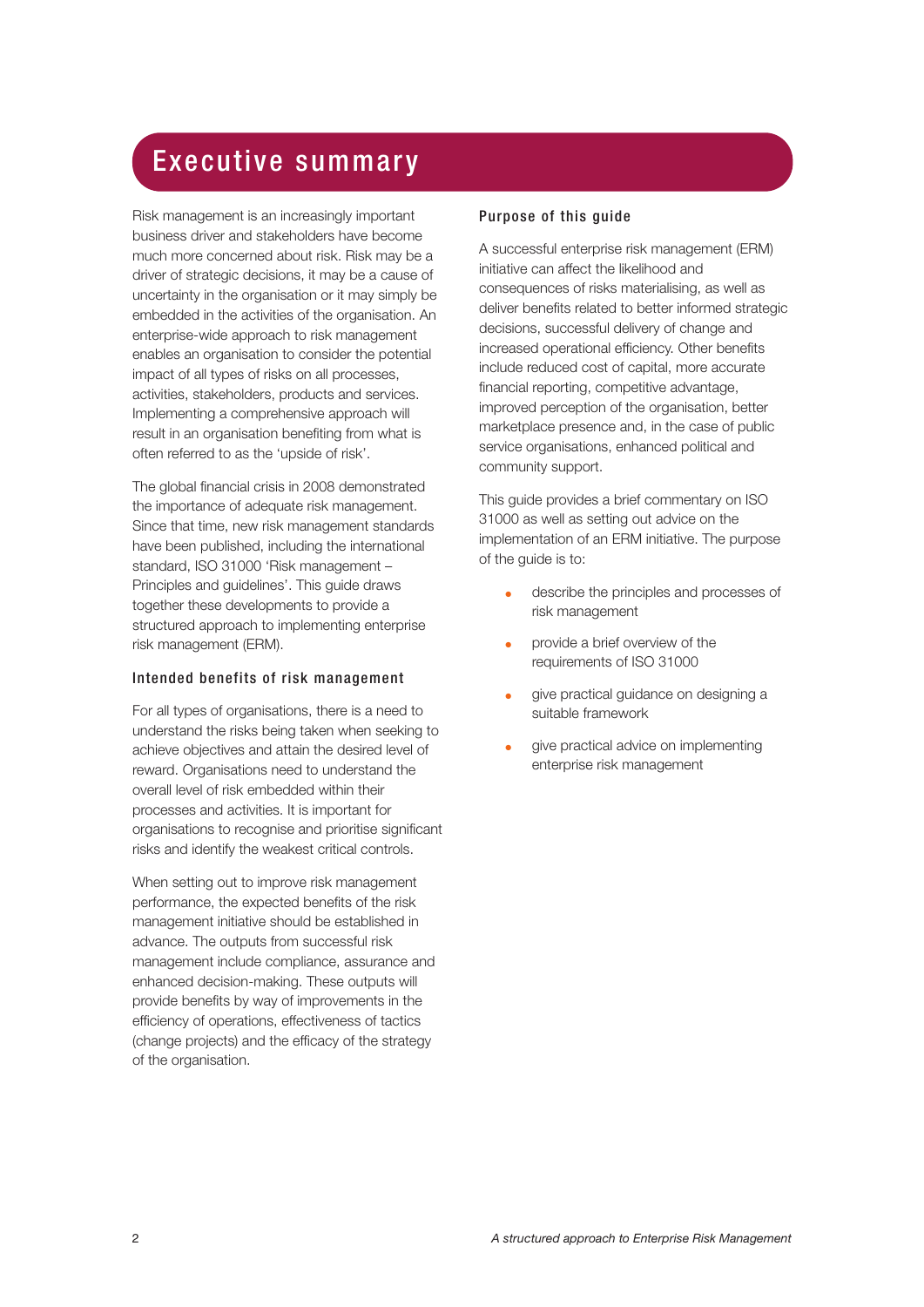# Introduction

This guide is the result of work by a team drawn from the main risk management organisations in the UK – the Association of Insurance and Risk Managers (AIRMIC), the public sector risk management association (Alarm) and the Institute of Risk Management (IRM). The guide is intended to be applicable to all types of organisations. Throughout the guide, the word Board is used to signify the decision-making body within an organisation. In the public sector, this body may be referred to as the Council, Executive or Authority.

There are many opinions regarding what risk management involves, how it should be implemented and what it can achieve. International Organisation for Standardisation (ISO) standard 31000 was published in 2009 and seeks to answer these questions. This guide includes a brief commentary on ISO 31000, as well as providing further information on the successful implementation of risk management. Importantly, this guide recognises that risk has both an upside and downside.

## Risk management principles

Risk management is a process that is underpinned by a set of principles. Also, it needs to be supported by a structure that is appropriate to the organisation and its external environment or context. A successful risk management initiative should be proportionate to the level of risk in the organisation (as related to the size, nature and complexity of the organisation), aligned with other corporate activities, comprehensive in its scope, embedded into routine activities and dynamic by being responsive to changing circumstances.

This approach will enable a risk management initiative to deliver outputs, including compliance with applicable governance requirements, assurance to stakeholders regarding the management of risk and improved decisionmaking. The impact or benefits associated with these outputs include more efficient operations, effective tactics and efficacious strategy. These benefits need to be measurable and sustainable. Appendix A provides a checklist of actions that should be completed in order to fully satisfy risk management requirements.

## COSO ERM framework and ISO 31000

The Committee of Sponsoring Organizations of the Treadway Commission (COSO) published an Enterprise Risk Management (ERM) standard in 2004. The COSO ERM cube is well known to risk management practitioners and it provides a framework for undertaking ERM. It has gained considerable influence because it is linked to the Sarbanes-Oxley requirements for companies listed in the United States. ISO 31000 was published in 2009 as an internationally agreed standard for the implementation of risk management principles.

This guide provides a structured approach to implementing risk management on an enterprisewide basis that is compatible with both COSO ERM and ISO 31000. However, the guide places more emphasis on ISO 31000 because it is an international standard and many organisations have international operations. At the same time as publishing ISO 31000, ISO also produced Guide 73 'Risk management – Vocabulary – Guidelines for use in standards'.

## Acknowledgements

Permission to reproduce extracts from ISO 31000 'Risk management – Code of practice' is granted by the BSI. British Standards can be obtained in PDF or hard copy formats from the BSI online shop: www.bsigroup.com/shop or by contacting BSI Customer Services for hardcopies only: Tel: +44 (0)20 8996 9001, e-mail: cservices@bsigroup.com

Figure 1, Figure 4, Table 2, Table 3 and Table 4 are reproduced with kind permission of Kogan Page Limited from "Fundamentals of Risk Management" (2010) ISBN 978 0 7494 5942 0 www.koganpage.com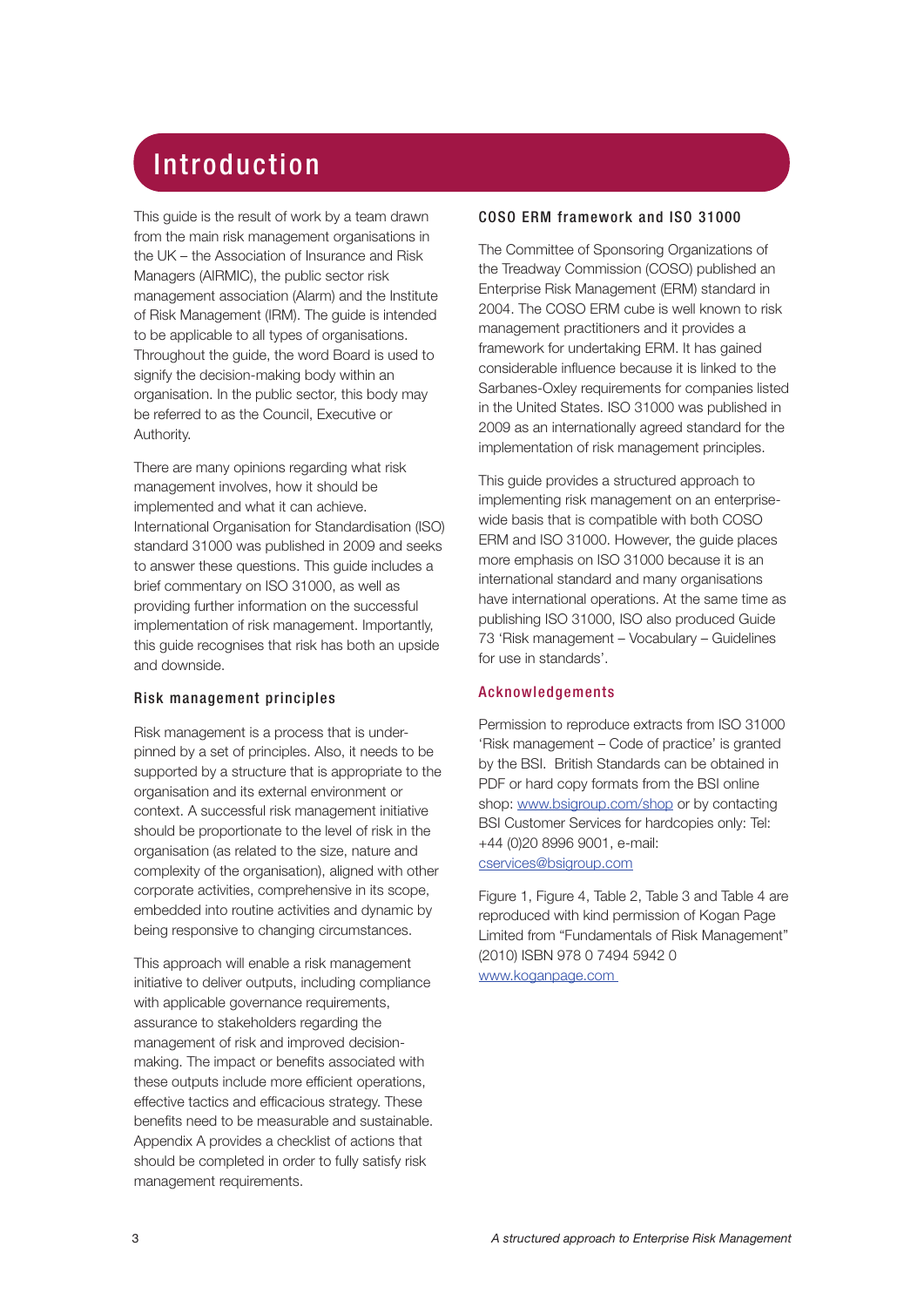## Part 1: Risk, risk management and ISO 31000

Part 1 provides an overview of risk and risk management with particular reference to ISO 31000. The terminology used to describe the steps in the risk management process is not consistent and this part reflects on these difficulties. A summary of the risk management requirements that should be in place in order to ensure good standards of risk governance are presented by way of a checklist in Appendix A.

#### 1. Nature and impact of risk

Risks can impact an organisation in the short, medium and long term. These risks are related to operations, tactics and strategy, respectively. Strategy sets out the long-term aims of the organisation, and the strategic planning horizon for an organisation will typically be 3, 5 or more years. Tactics define how an organisation intends to achieve change. Therefore, tactical risks are typically associated with projects, mergers, acquisitions and product developments. Operations are the routine activities of the organisation.

## Definition of risk

There are many definitions of risk and risk management. The definition set out in ISO Guide 73 is that risk is the "effect of uncertainty on objectives". In order to assist with the application of this definition, Guide 73 also states that an effect may be positive, negative or a deviation from the expected, and that risk is often described by an event, a change in circumstances or a consequence.

This definition links risks to objectives. Therefore, this definition of risk can most easily be applied when the objectives of the organisation are comprehensive and fully stated. Even when fully stated, the objectives themselves need to be challenged and the assumptions on which they are based should be tested, as part of the risk management process.

For example, consider the infrastructure of an organisation and the implementation of a new IT system. The choice of hardware and software are strategic decisions. If these choices are incorrect, the consequences will not be obvious for some time. The associated risks are strategic risks and these risks will be taken with the intention of achieving benefits. Correct strategic decisions deliver benefits that result in achievement of the upside of risk.

The project to install the new hardware and software will be a change initiative that represents the tactics by which strategy will be implemented. Risks within the project need to be managed, so that the project is delivered on time, within budget and to specification. Again, it is possible to achieve an upside in the execution of the project, whereby the project is delivered early and below budget. It is also possible that the IT hardware and software will deliver greater benefits than anticipated.

Once the new hardware and software has been installed, the system will be vulnerable to operational risks, including computer breakdown, loss of data, virus attacks and operator errors. These operational risks may be very significant, and correct procedures will need to be designed and implemented to minimise potential disruption.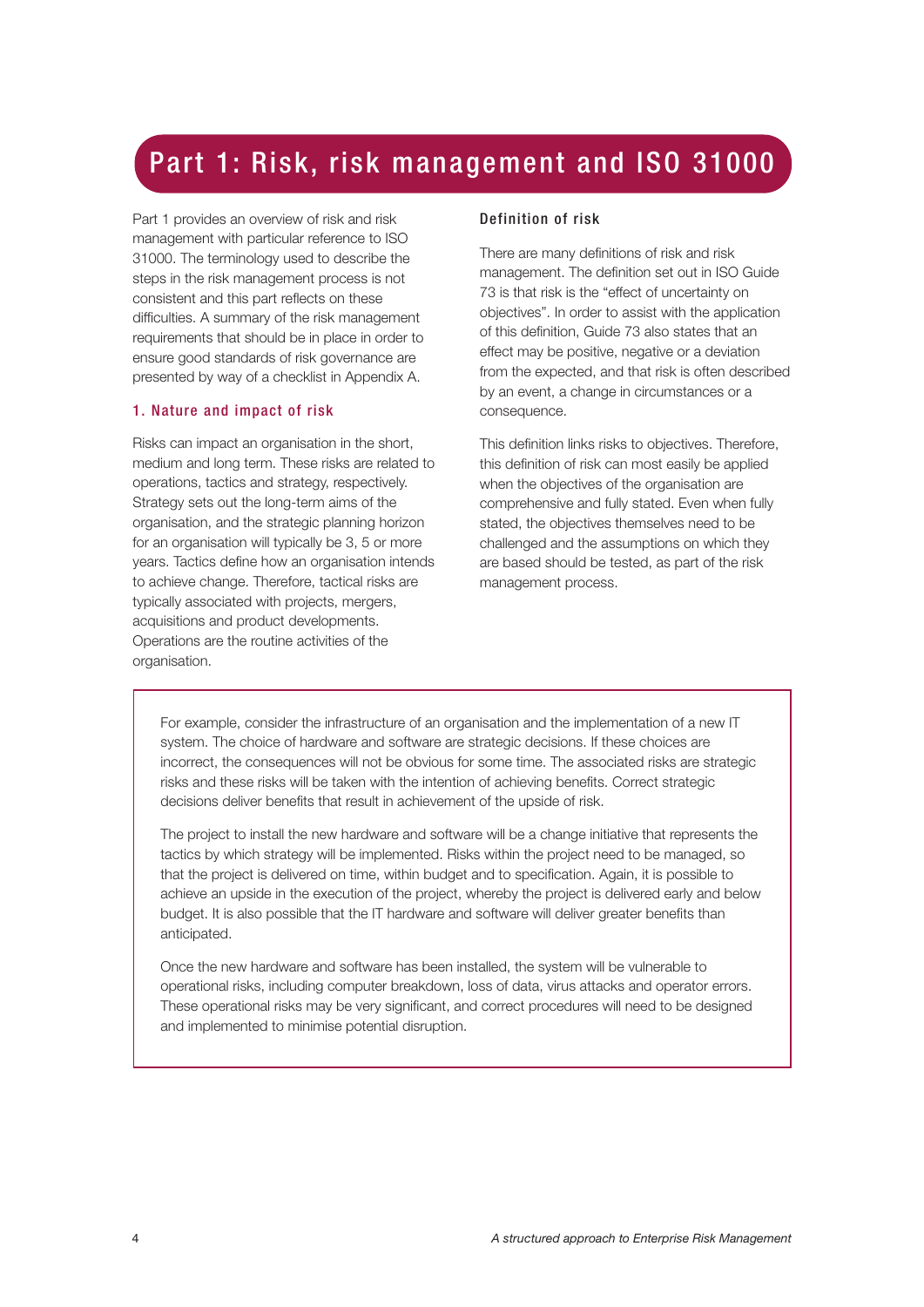#### Recording risk assessments

Risk assessment involves the identification of risks followed by their evaluation or ranking. It is important to have a template for recording appropriate information about each risk. Table 1 shows the range of information that may need to be recorded. The objective of a template is to enable the information to be recorded in a table, risk register, spreadsheet or a computer-based system. Although a simple description of a risk is sometimes sufficient, there are circumstances where a detailed risk description may be required in order to facilitate a comprehensive risk assessment process.

The consequences of a risk materialising may be negative (hazard risks), positive (opportunity risks) or may result in greater uncertainty. Organisations need to establish appropriate definitions for the different levels of likelihood and consequences associated with these different risks. Risk ranking can be quantitative, semi-quantitative or qualitative in terms of the likelihood of occurrence and the possible consequences or impact.

Organisations will need to define their own measures of likelihood of occurrence and consequences.

For example, many organisations find that assessing likelihood and consequences as high, medium or low, with the results presented on a 3 x 3 risk matrix is adequate. Other organisations find that more options are necessary and a  $4 \times 4$  or  $5 \times$ 5 risk matrix is required. By considering the likelihood and consequences of each risk, it will be possible to prioritise or rank the key risks for further analysis.

## Risk classification systems

An important part of analysing a risk is to determine the nature, source or type of impact of the risk. Evaluation of risks in this way may be enhanced by the use of a risk classification system. Risk classification systems are important because they enable an organisation to identify accumulations of similar risks. A risk classification system will also enable an organisation to identify which strategies, tactics and operations are most vulnerable.

Risk classification systems are usually based on the division of risks into those related to financial control, operational efficiency, reputational exposure and commercial activities. However, there is no risk classification system that is universally applicable to all types of organisations.

|                 | Name or title of risk                    | Unique identifier or risk index                                                                                                                                                         |  |
|-----------------|------------------------------------------|-----------------------------------------------------------------------------------------------------------------------------------------------------------------------------------------|--|
| $\overline{2}$  | Scope of risk                            | Scope of risk and details of possible events, including description of<br>the events, their size, type and number                                                                       |  |
| 3               | Nature of risk                           | Classification of risk, timescale of potential impact and description<br>$\bullet$<br>as hazard, opportunity or uncertainty                                                             |  |
| 4               | Stakeholders                             | Stakeholders, both internal and external, and their expectations                                                                                                                        |  |
| 5               | Risk evaluation                          | Likelihood and magnitude of event and possible impact or<br>$\bullet$<br>consequences should the risk materialise at current level                                                      |  |
| 6               | Loss experience                          | Previous incidents and prior loss experience of events related to the<br>risk                                                                                                           |  |
| 7               | Risk tolerance, appetite<br>or attitude  | Loss potential and anticipated financial impact of the risk<br>Target for control of risk and desired level of performance<br>Risk attitude, appetite, tolerance or limits for the risk |  |
| 8               | Risk response, treatment<br>and controls | Existing control mechanisms and activities<br>Level of confidence in existing controls<br>Procedures for monitoring and review of risk performance                                      |  |
| 9               | Potential for risk improvement           | Potential for cost-effective risk improvement or modification<br>Recommendations and deadlines for implementation<br>Responsibility for implementing any improvements                   |  |
| 10 <sup>1</sup> | Strategy and policy<br>developments      | Responsibility for developing strategy related to the risk<br>Responsibility for auditing compliance with controls                                                                      |  |

## Table 1: Detailed risk description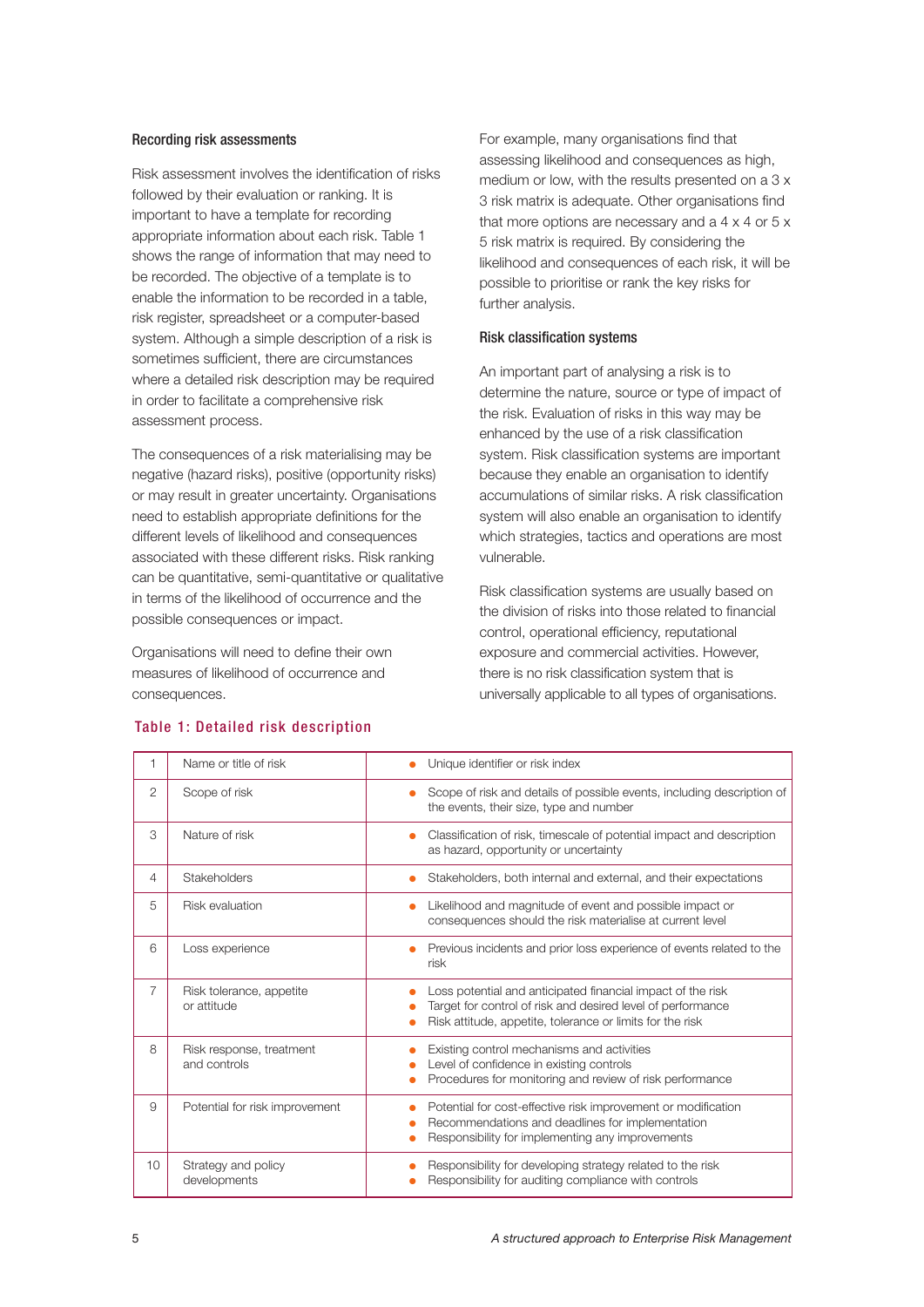This may be especially true for organisations operating in the public sector and those involved in the delivery of services to the public.

There are many risk classification systems available and the one selected will depend on the size, nature and complexity of the organisation. ISO 31000 does not recommend a specific risk classification system and each organisation will need to develop the system most appropriate to the range of risks that it faces.

## 2: Principles of risk management

Risk management is a central part of the strategic management of any organisation. It is the process whereby organisations methodically address the risks attached to their activities. A successful risk management initiative should be proportionate to the level of risk in the organisation, aligned with other corporate activities, comprehensive in its scope, embedded into routine activities and dynamic by being responsive to changing circumstances.

The focus of risk management is the assessment of significant risks and the implementation of suitable risk responses. The objective is to achieve maximum sustainable value from all the activities of the organisation. Risk management enhances the understanding of the potential upside and downside of the factors that can affect an organisation. It increases the probability of success and reduces both the probability of failure and the level of uncertainty associated with achieving the objectives of the organisation.

#### Context for risk management

Risk management should be a continuous process that supports the development and implementation of the strategy of an organisation. It should methodically address all the risks associated with all of the activities of the organisation. In all types of undertaking, there is the potential for events that constitute opportunities for benefit (upside), threats to success (downside) or an increased degree of uncertainty.

It is often argued that, for health and safety risks, the consequences can only be negative and the management of safety risk should focus on prevention and mitigation of harm. However, for outsourced service providers, setting good standards of health and safety may be part of winning contracts and this demonstrates that there is an upside to safety risk management.

#### Risk aware culture

Risk management must be integrated into the culture of the organisation and this will include mandate, leadership and commitment from the Board. It must translate risk strategy into tactical and operational objectives, and assign risk management responsibilities throughout the organisation. It should support accountability, performance measurement and reward, thus promoting operational efficiency at all levels. Achieving a good risk aware culture is ensured by establishing an appropriate risk architecture, strategy and protocols.

In order to successfully implement, support and sustain the risk management process, a structure is required. ISO 31000 refers to this structure as the risk management context.

Figure 1 illustrates a suitable structure in terms of the risk architecture, strategy and protocols, and briefly describes the key features of each element. This structure is designed to give context to risk management activities and support the risk management process.

#### Risk management process

The risk management process can be presented as a list of co-ordinated activities. There are alternative descriptions of this process, but the components listed below are usually present. This list represents the 7Rs and 4Ts of (hazard) risk management:

- recognition or identification of risks
- ranking or evaluation of risks
- responding to significant risks
	- tolerate
	- treat
	- transfer
	- terminate
- resourcing controls
- reaction planning
- reporting and monitoring risk performance
- reviewing the risk management framework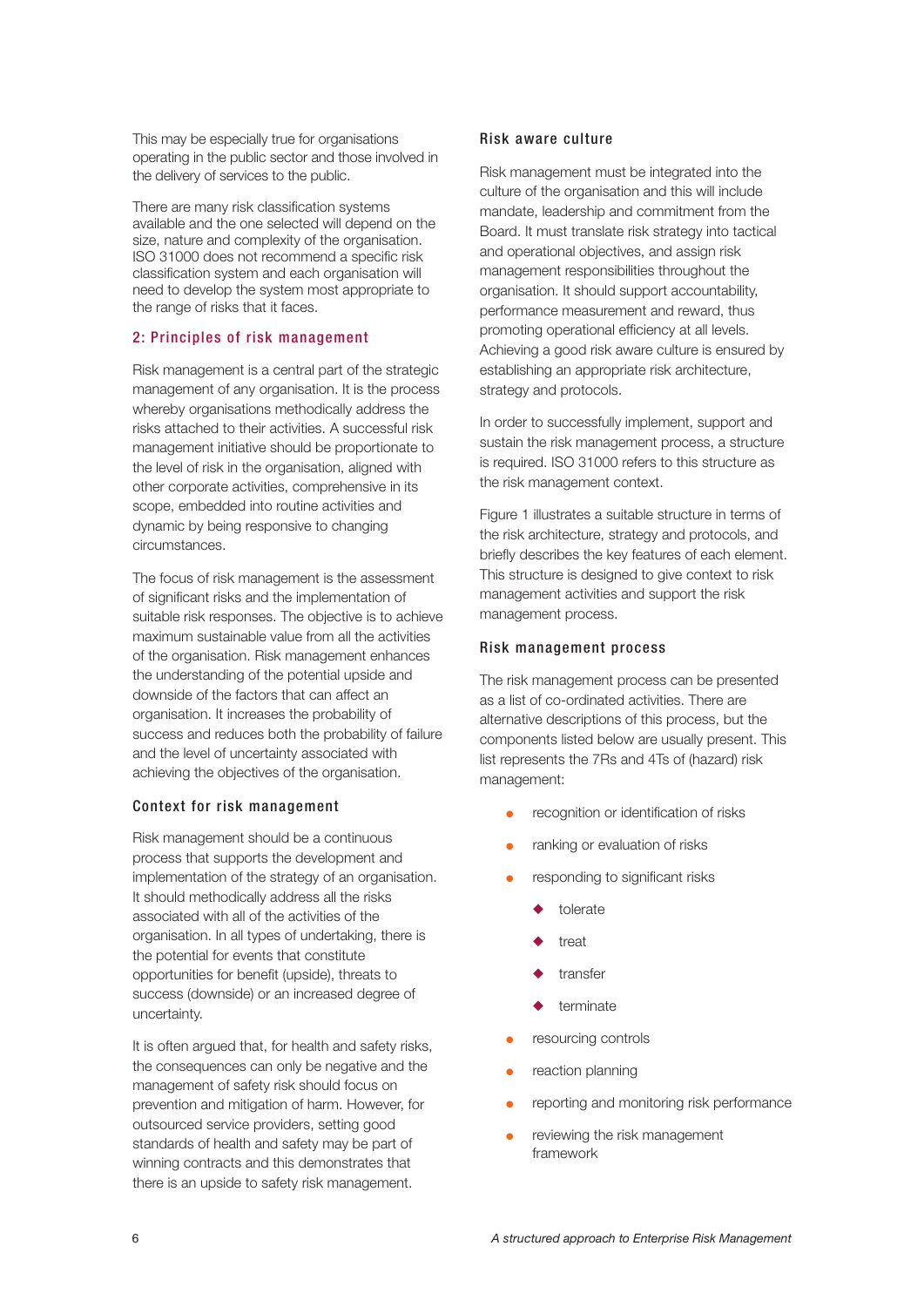#### Figure 1: Risk architecture, strategy and protocols



Recognition and ranking of risks together form the risk assessment activity. ISO 31000 uses the phrase 'risk treatment' to include all of the 4Ts included under the heading 'risk response'. The scope of risk responses available for hazard risks includes the options of tolerate, treat, transfer or terminate the risk or the activity that gives rise to the risk. For many risks, these responses may be applied in combination. For opportunity risks, the range of available options includes exploiting the risk. Reaction planning includes business continuity planning and disaster recovery planning.

#### 3: Review of ISO 31000

ISO 31000 describes the components of a risk management implementation framework. Figure 2 provides a simplified version of this implementation framework. It includes the essential steps in the implementation and ongoing support of the risk management process. The initial component of the ISO 31000 framework is 'mandate and commitment' by the Board and this is followed by:

- design of framework
- implement risk management
- monitor and review framework
- improve framework

## Framework for managing risk

ISO 31000 describes a framework for implementing risk management, rather than a framework for supporting the risk management process. Information on designing the framework that supports the risk management process is not set out in detail in ISO 31000. An organisation will describe its framework for supporting risk management by way of the risk architecture, strategy and protocols for the organisation.

The risk architecture, strategy and protocols shown in Figure 1 represent the internal arrangements for communicating on risk issues. It also sets out the roles and responsibilities of the individuals and committees that support the risk management process. The risk strategy should set out the objectives that risk management activities in the organisation are seeking to achieve. Finally, the risk protocols describe the procedures by which the strategy will be implemented and risks managed.

#### 4: Achieving the benefits of ERM

Figure 3 provides a simplified version of the risk management process from ISO 31000 using the terminology of Guide 73. The key stages in the process are represented as risk assessment and risk treatment. Figure 3 also indicates that the risk management process takes place within the risk management context of the organisation.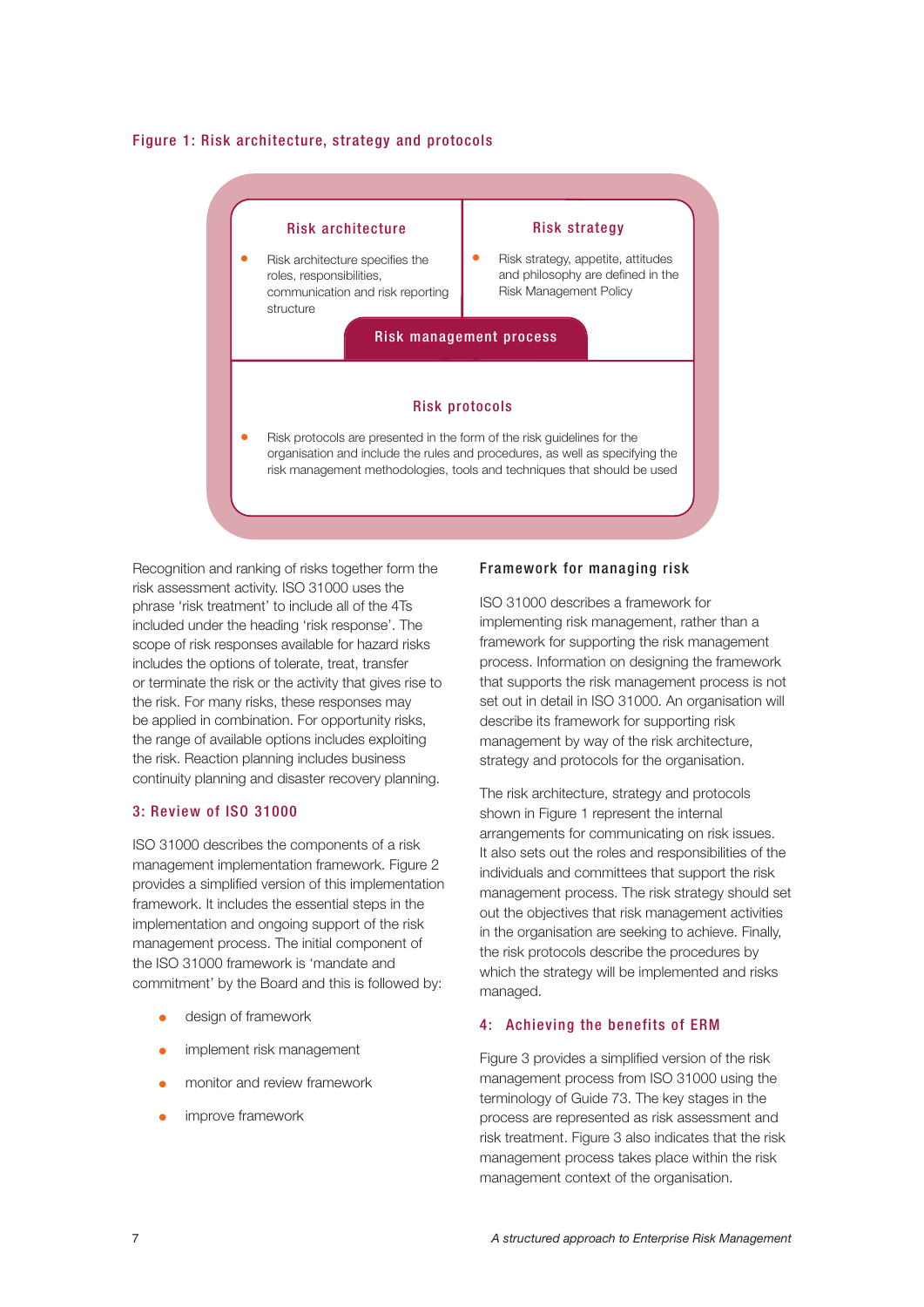

#### Figure 2: Framework for managing risk (based on ISO 31000)

#### Risk assessment

Risk identification establishes the exposure of the organisation to risk and uncertainty. This requires an intimate knowledge of the organisation, the market in which it operates, the legal, social, political and cultural environment in which it exists, as well as an understanding of strategic and operational objectives. This will include knowledge of the factors critical to success and the threats and opportunities related to the achievement of objectives. It should be approached in a methodical way to ensure that all value-adding activities within the organisation have been evaluated and all the risks flowing from these activities defined.

The result of the risk analysis can be used to produce a risk profile that gives a rating of significance to each risk and provides a tool for prioritising risk treatment efforts. This ranks the relative importance of each identified risk. This process allows the risks to be mapped to the business area affected, describes the primary control mechanisms in place and indicates where the level of investment in controls might be increased, decreased or reapportioned.

The risk analysis activity assists the effective and efficient operation of the organisation by identifying those risks that require attention by management. This will facilitate the ability to prioritise risk control actions in terms of their potential to benefit the organisation. The range of available risk response

treatments include tolerate, treat, transfer and terminate. An organisation may decide that there is also a need to improve the control environment.

#### Risk treatment

Risk treatment is presented in ISO 31000 as the activity of selecting and implementing appropriate control measures to modify the risk. Risk treatment includes as its major element, risk control (or mitigation), but extends further to, for example, risk avoidance, risk transfer and risk financing. Any system of risk treatment should provide efficient and effective internal controls. Effectiveness of internal control is the degree to which the risk will either be eliminated or reduced by the proposed control measures. The costeffectiveness of internal control relates to the cost of implementing the control compared to the risk reduction benefits achieved.

Compliance with laws and regulations is not an option. An organisation must understand the applicable laws and must implement a system of controls that achieves compliance. One method of obtaining financial protection against the impact of risks is through risk financing, including insurance. However, it should be recognised that some losses or elements of a loss may be uninsurable, such as uninsured costs and damage to employee morale and the reputation of the organisation.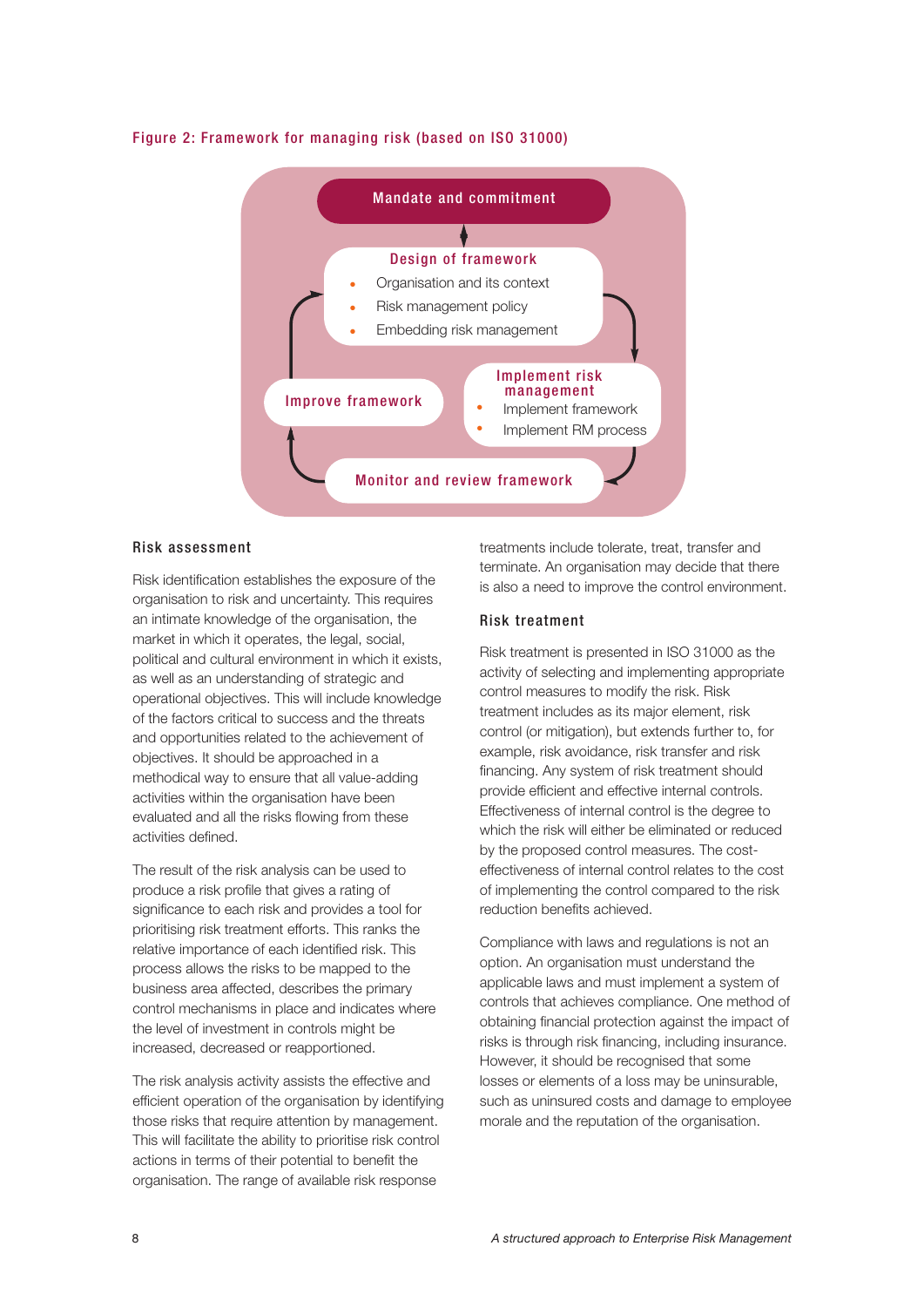#### Feedback mechanisms

ISO 31000 recognises the importance of feedback by way of two mechanisms. These are monitoring and review of performance and communication and consultation. Monitoring and review ensures that the organisation monitors risk performance and learns from experience. Communication and consultation is presented in ISO 31000 as part of the risk management process, but it may also be considered to be part of the supporting framework.

Reporting and disclosure are only very briefly mentioned in ISO 31000 and they are not included in the process shown in Figure 3. Also, the monitoring and review feedback activities set out in ISO 31000 do not explicitly mention the tasks of monitoring risk performance and reviewing the risk management framework.

## Figure 3: Risk management process (based on ISO 31000)

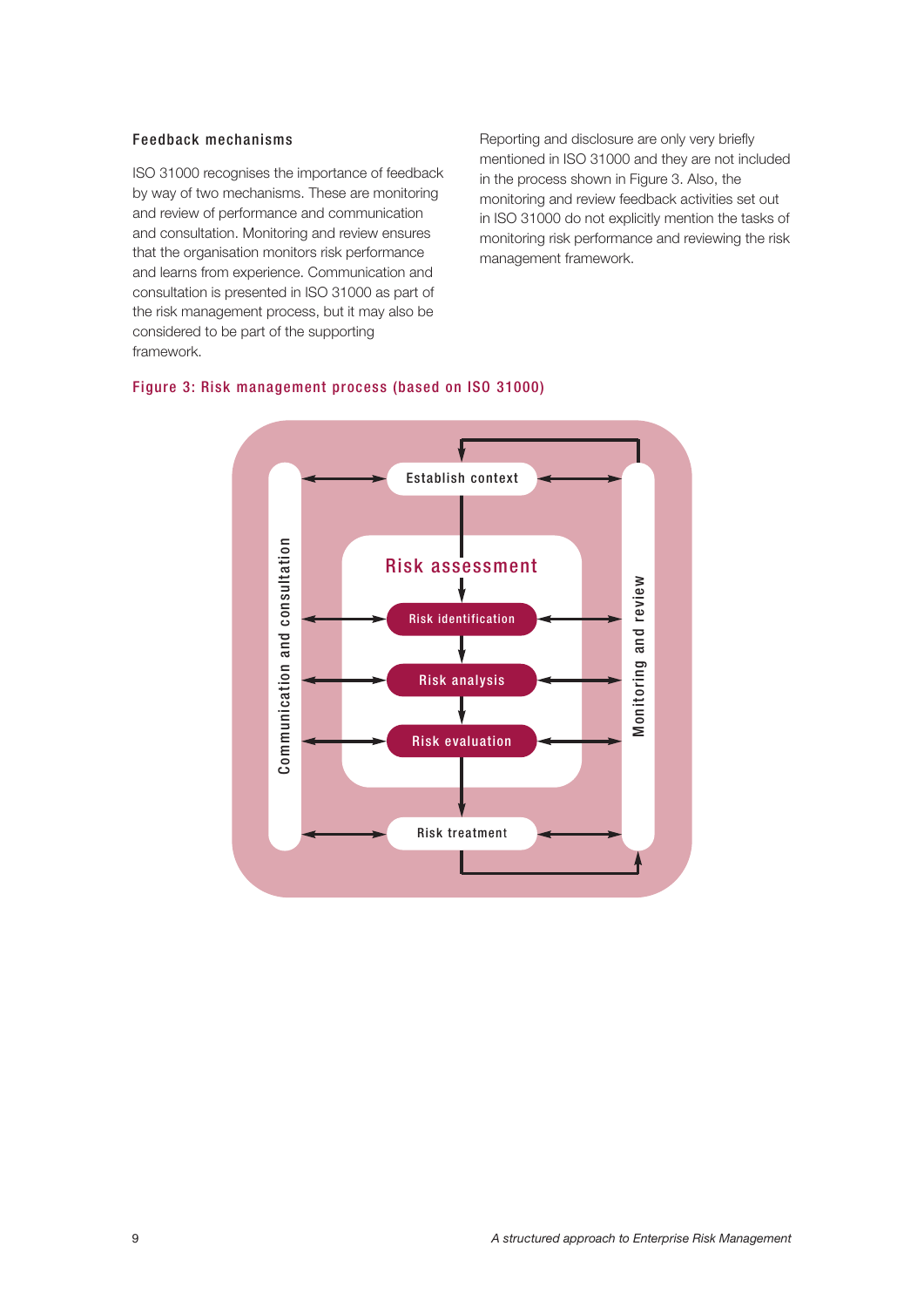## Part 2: Enterprise risk management

Part 2 provides an overview of the steps involved in the implementation of an enterprise risk management (ERM) initiative. The terminology used in this part is based on the 7Rs and 4Ts of (hazard) risk management. A brief description of the steps involved in the implementation of an ERM initiative is provided in Appendix B.

## 5: Planning and designing

There are a number of factors that should be considered when designing and planning an ERM initiative. Details of the risk architecture, strategy and protocols should be recorded in a risk management policy for the organisation. Table 2 provides information on the contents of a typical risk management policy.

## Board mandate and commitment

Many organisations issue an updated version of their risk management policy each year. This ensures that the overall risk management approach is in line with current best practice. It also gives the organisation the opportunity to focus on the intended benefits for the coming year, identify the risk priorities and ensure that appropriate attention is paid to emerging risks. The policy should also describe the risk architecture of the organisation. Figure 4 illustrates a typical risk architecture of a large listed company.

Mandate and commitment from the Board is critically important and it needs to be continuous and high-profile. Unless this mandate and commitment are forthcoming, the risk management initiative will be unsuccessful. Keeping the risk management policy up to date demonstrates that risk management is a dynamic activity fully supported by the Board.

## Table 2: Contents of risk management policy

## A risk management policy should include the following sections:

- Risk management and internal control objectives (governance)
- Statement of the attitude of the organisation to risk (risk strategy)
- Description of the risk aware culture or control environment
- Level and nature of risk that is acceptable (risk appetite)
- Risk management organisation and arrangements (risk architecture)
- Details of procedures for risk recognition and ranking (risk assessment)
- List of documentation for analysing and reporting risk (risk protocols)
- Risk mitigation requirements and control mechanisms (risk response)
- Allocation of risk management roles and responsibilities
- Risk management training topics and priorities
- Criteria for monitoring and benchmarking of risks
- Allocation of appropriate resources to risk management
- Risk activities and risk priorities for the coming year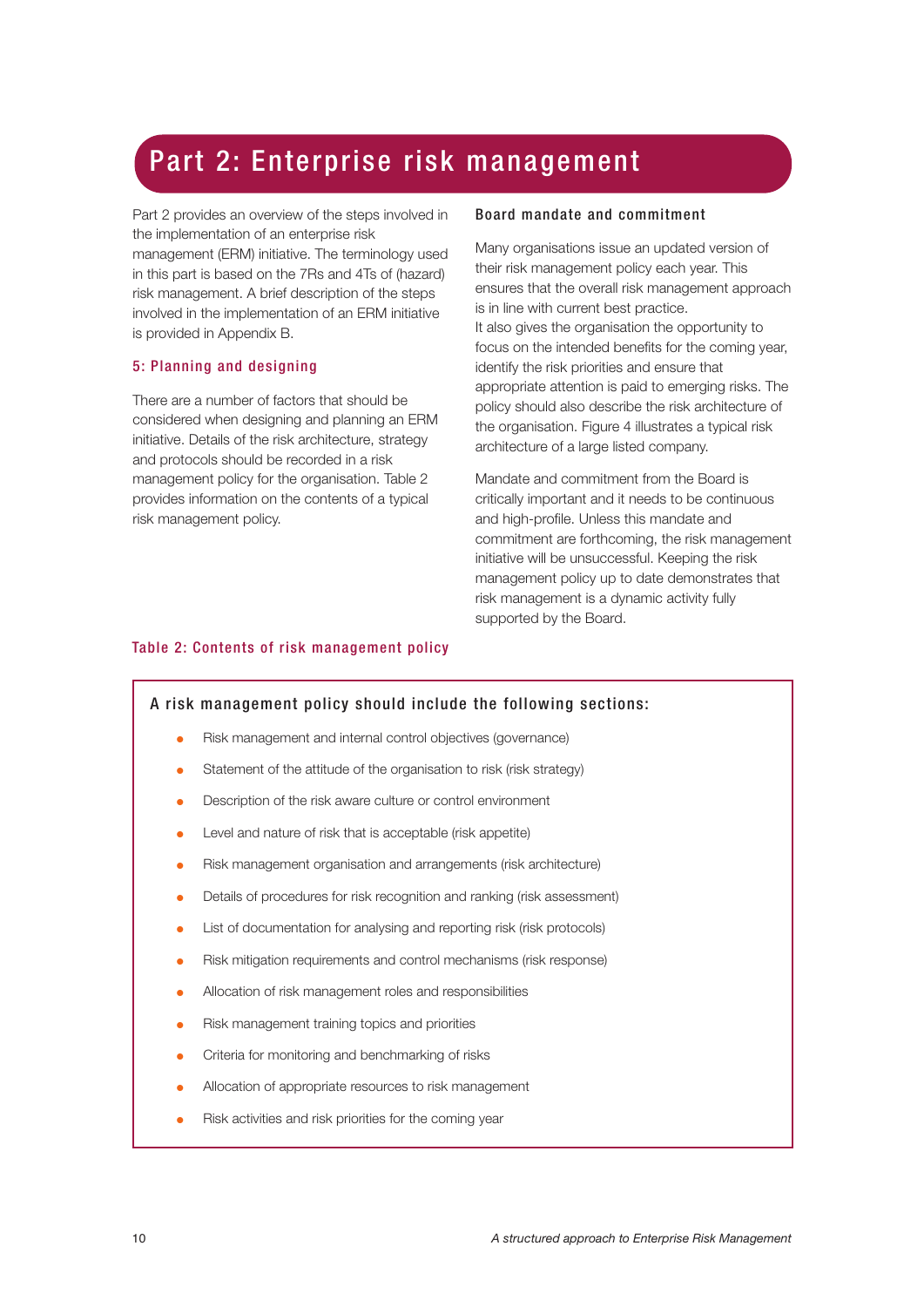## Scope of the initiative

In order to be successful, the ERM initiative needs to be comprehensive. However, introducing enhanced standards of risk management is a progressive process that cannot be achieved instantaneously. Therefore, it is necessary for an organisation to decide the scope of the ERM initiative, as it develops. The

#### Figure 4: Risk architecture of a large PLC

scope of the initiative will be defined by the range of benefits the organisation is seeking to achieve and this will be influenced by the expectations of the various stakeholders in the organisation.



Manage control risk self-certification activities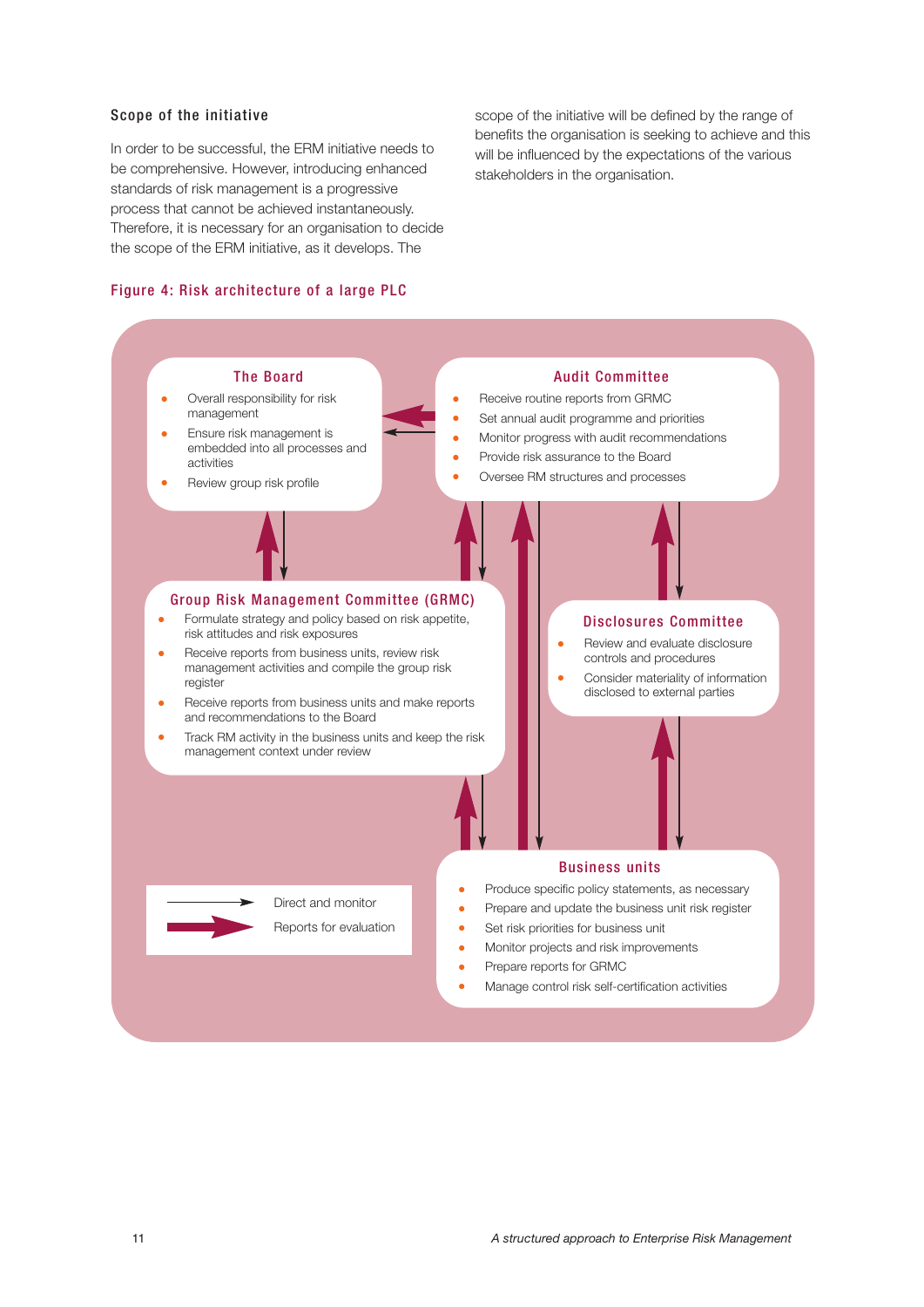#### Risk management framework

Depending on the nature of the organisation, the risk management function may range from a part-time risk manager, to a single risk champion, to a full-scale risk management department. The role of the internal audit function will also differ from one organisation to another. In determining the most appropriate role for internal audit, the organisation needs to ensure that the independence and objectivity of internal audit are not compromised.

The range of risk management responsibilities that need to be allocated in the policy will be broad and extensive. Table 3 sets out examples of the risk management responsibilities that may be allocated in a typical large organisation. The Board has responsibility for determining the strategic direction of the organisation and creating the context for risk management. There need to be arrangements in place to achieve continuous improvement in performance and this responsibility is likely to be allocated to the risk manager.

#### Table 3: Risk management responsibilities

## 1. RM responsibilities for the CEO / Board:

- Determine strategic approach to risk and set risk appetite
- Establish the structure for risk management
- Understand the most significant risks
- Manage the organisation in a crisis

## 2. RM responsibilities for the business unit manager:

- Build risk aware culture within the unit
- Agree risk management performance targets
- Ensure implementation of risk improvement recommendations
- Identify and report changed circumstances / risks

#### 3. RM responsibilities for individual employees:

- Understand, accept and implement RM processes
- Report inefficient, unnecessary or unworkable controls
- Report loss events and near miss incidents
- Co-operate with management on incident investigations
- 4. RM responsibilities for the risk manager:
	- Develop the risk management policy and keep it up to date
	- Document the internal risk policies and structures
	- Co-ordinate the risk management (and internal control) activities
	- Compile risk information and prepare reports for the Board
- 5. RM responsibilities for specialist risk management functions:
	- Assist the company in establishing specialist risk policies
	- Develop specialist contingency and recovery plans
	- Keep up to date with developments in the specialist area
	- Support investigations of incidents and near misses
- 6. RM responsibilities for internal audit manager:
	- Develop a risk-based internal audit programme
	- Audit the risk processes across the organisation
	- Receive and provide assurance on the management of risk
	- Report on the efficiency and effectiveness of internal controls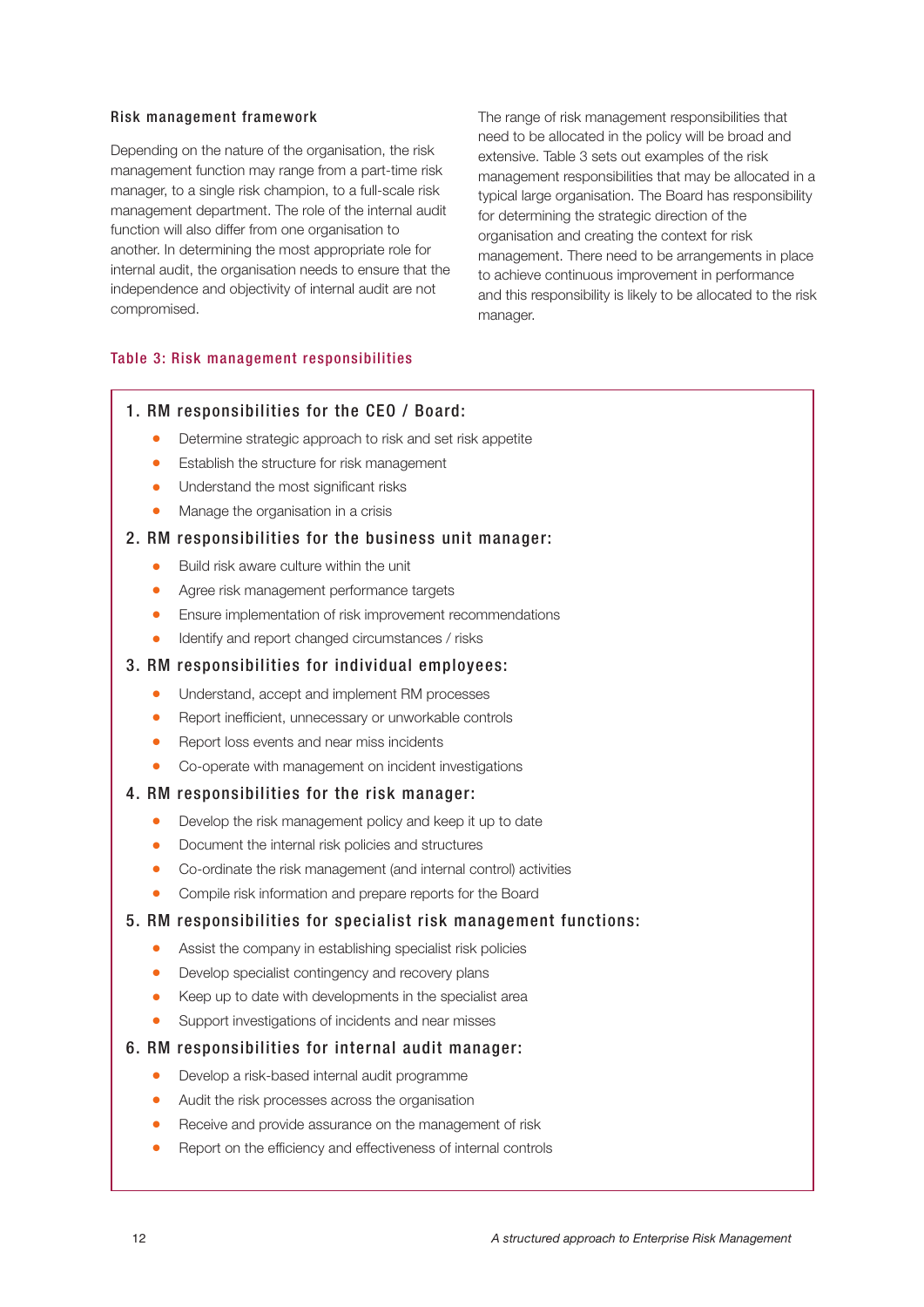#### 6: Implementing and benchmarking

Risk assessment is a fundamentally important part of the risk management process. In order to achieve a comprehensive risk management approach, an organisation needs to undertake suitable and sufficient risk assessments. A range of the most common risk assessment techniques is set out in Table 4.

## Establish risk assessment procedures

Risk assessment will be required as part of the decision-making processes intended to exploit business opportunities. One way of ensuring that risk is part of business decision-making is to ensure that a risk assessment is attached to all strategy papers presented to the Board. Likewise, risk assessment of all proposed projects should be undertaken and further risk assessments should be undertaken throughout the project. Finally, risk assessments are also required in relation to routine operations.

Other considerations relevant to undertaking risk assessments include decisions on how the risk assessments will be recorded. It is at this stage that an organisation will decide the level of detail that will be recorded about each risk in the risk description. Another important part of the risk assessment procedures will be the identification of the risk classification system to be used by the organisation.

#### Undertake risk assessments

An organisation should develop benchmarks to determine the significance (or materiality) of the identified risks. The nature of these benchmark tests will depend on the type of risk. For financial risks, a sum of money can be used as the benchmark test of significance. For risks that can cause disruption to operations, the length of disruption may be a suitable test. Reputational risks can be benchmarked in terms of the profile that the report of the event would receive, the likely impact of the event on share price, or the impact on the political and financial support received from key stakeholders.

| <b>Technique</b>                      | <b>Brief description</b>                                                                                                                                                                  |
|---------------------------------------|-------------------------------------------------------------------------------------------------------------------------------------------------------------------------------------------|
| Questionnaires and checklists         | Use of structured questionnaires and checklists to collect<br>information to assist with the recognition of the significant risks                                                         |
| Workshops and brainstorming           | Collection and sharing of ideas and discussion of the events that<br>could impact the objectives, stakeholder expectations or key<br>dependencies                                         |
| Inspections and audits                | Physical inspections of premises and activities and audits of<br>compliance with established systems and procedures                                                                       |
| Flowcharts and dependency<br>analysis | Analysis of processes and operations within the<br>organisation to identify critical components that are key to<br><b>SUCCESS</b>                                                         |
|                                       | HAZOP and FMEA approaches Hazard and Operability studies and Failure Modes Effects<br>Analysis are quantitative technical failure analysis techniques                                     |
| SWOT and PESTLE analyses              | Strengths Weaknesses Opportunities Threats (SWOT) and<br>Political Economic Social Technological Legal Environmental<br>(PESTLE) analyses offer structured approaches to risk recognition |

#### Table 4: Risk assessment techniques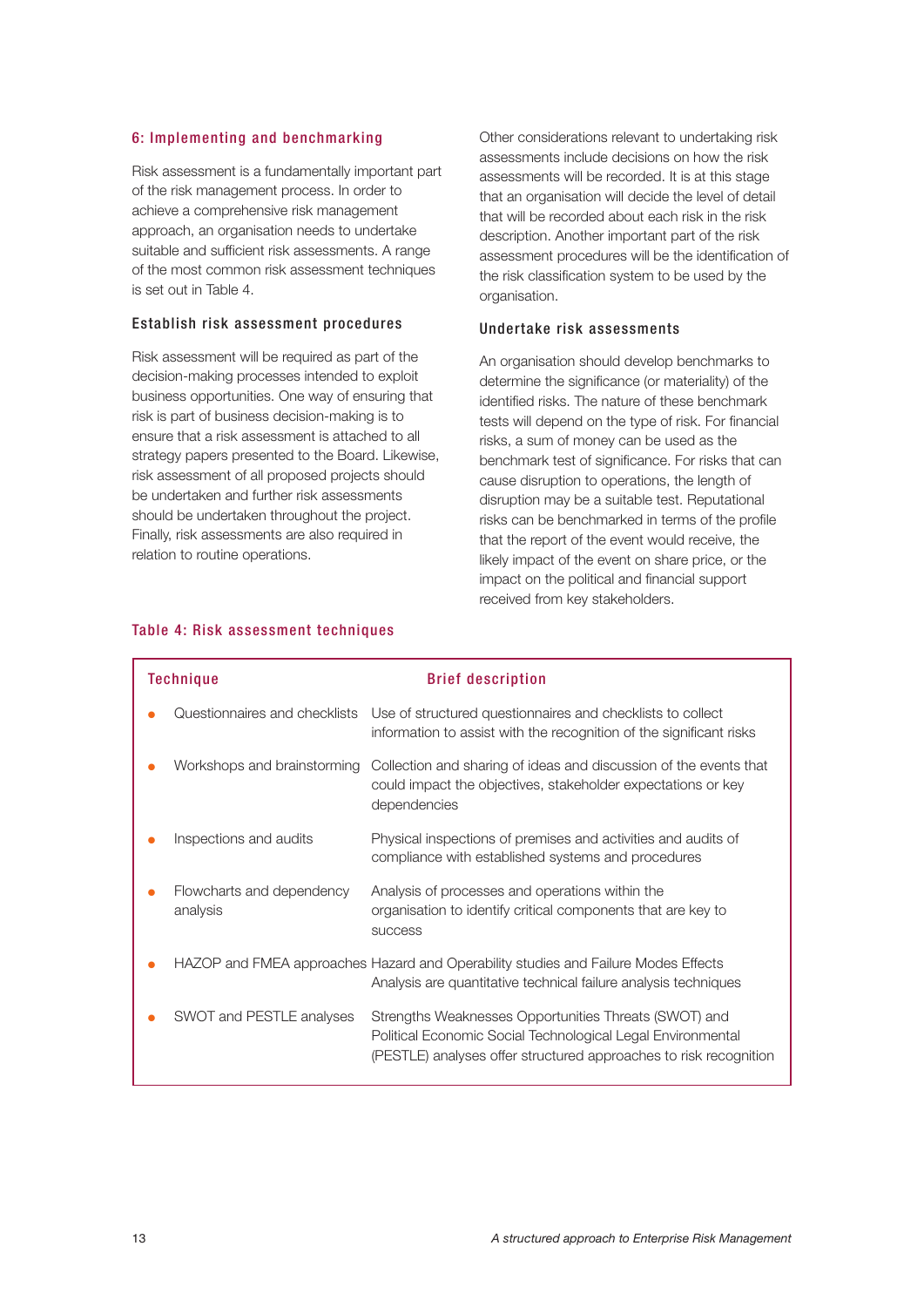Having identified suitable risk assessment procedures and decided the benchmark test of significance for different classes of risks, it will then be possible to identify the appetite or attitude to that type of risk, together with the capacity of the organisation to withstand that risk. Finally, the organisation can determine the overall exposure to the particular type of risk under consideration.

Internal and external factors can give rise to risks. Figure 5 is based on the FIRM Risk Scorecard risk classification system and it provides examples of internal and external key risk drivers. Some risk classification systems have strategic risk as a separate category. However, the FIRM Risk Scorecard approach suggests that strategic (as well as tactical and operational) risks should be identified under all four headings.

## Figure 5: Drivers of risk management

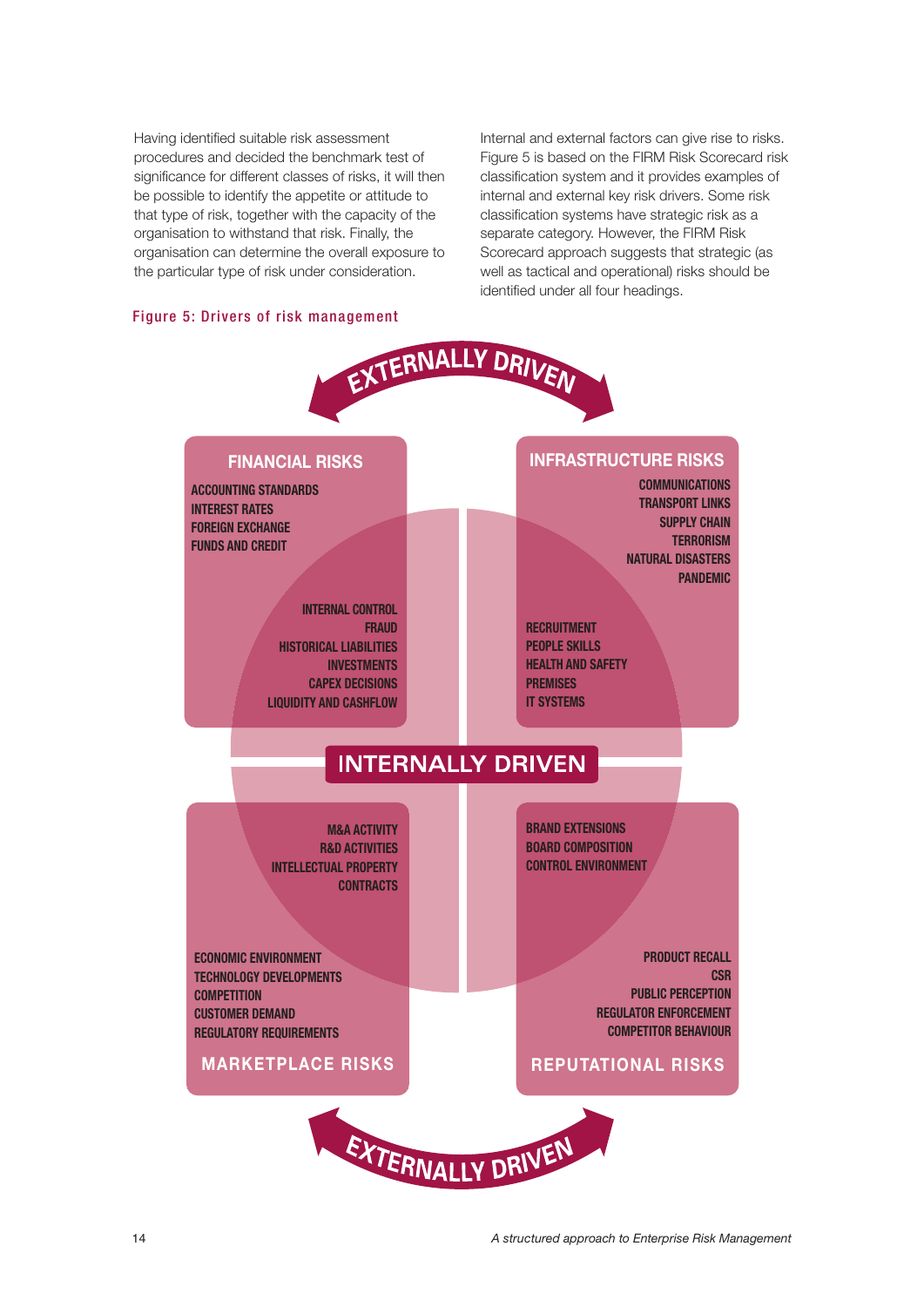#### Risk appetite and tolerances

It is important that the Board sets rules for risktaking in respect of all types of risk, and some organisations have produced a risk appetite statement that is applicable to all classes of risk. It is fairly easy for an organisation to confirm that it has no appetite for causing injury and ill health. In practice, however, this may need to be developed into a set of targets for health and safety performance. There is a danger that risk appetite statements fail to be dynamic, and they can constrain behaviour and rapid response.

At Board level, risk appetite is a driver of strategic risk decisions. At executive level, risk appetite translates into a set of procedures to ensure that risk receives adequate attention when making tactical decisions. At operational level, risk appetite dictates operational constraints for routine activities. Despite its importance, it is surprising that the concept of risk appetite is not mentioned in ISO 31000, although it is included in most other risk management standards and stock exchange listing requirements.

#### 7. Measuring and monitoring

It is frequently the case that risk assessments are recorded in a risk register. There is no standard format for a risk register and the organisation should establish a suitable format for this important document. The risk register should not become a static record of the significant risks faced by the organisation. It should be viewed as a risk action plan that includes details of the current controls and details of any further actions that are planned.

These further actions should be written as auditable actions that must be completed within a defined timescale by identified individuals. This will enable the internal audit function to monitor the existing controls and monitor the implementation of any necessary additional controls. The resources required to implement the risk management policy should be clearly established at each level of management and within each business unit. Risk management should be embedded within the strategic planning and budget processes.

As well as monitoring the effectiveness of the existing controls and the implementation of additional controls, the cost-effectiveness of the existing controls should also be monitored. Additionally, monitoring and measuring includes evaluation of the risk aware culture and the risk management framework, and assessment of the extent to which risk management tasks are aligned with other corporate activities.

## Evaluate existing controls

Monitoring and measuring extends to the evaluation of culture, performance and preparedness of the organisation. The scope of activities covered by monitoring and measuring also includes monitoring of risk improvement recommendations and evaluation of the embedding of risk management activities in the organisation, as well as routine monitoring of risk performance indicators.

Monitoring the preparedness of the organisation to cope with major disruption is an important part of risk management. This activity normally extends to the development and testing of business continuity plans and disaster recovery plans. There is an overriding need to keep these plans up to date so that the preparedness of the organisation to cope with the identified risk events is assured.

Evaluation of the existing controls will lead to the identification of risk improvement recommendations. These recommendations should be recorded in the risk register by way of a risk action plan. An important part of evaluating the effectiveness of existing controls is to ensure that there is adequate evaluation of the business continuity planning and disaster recovery planning arrangements in place.

#### Embed risk aware culture

Changes in the organisation and the environment in which it operates must be identified and appropriate modifications made to protocols. Monitoring activities should provide assurance that there are appropriate controls in place and that the procedures are understood and followed. Changes within the organisation and the external business environment must be identified, so that existing procedures can be modified.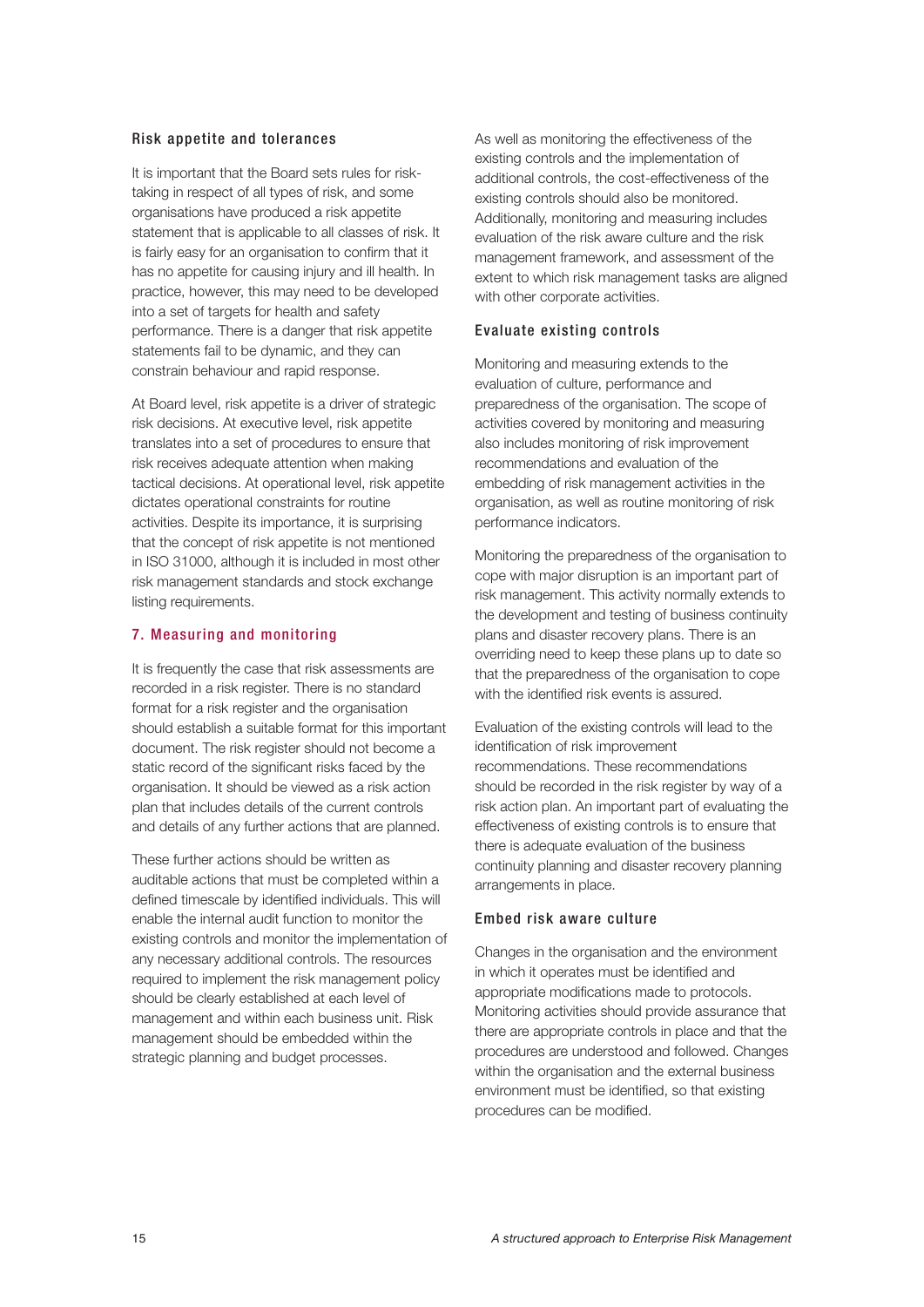Any monitoring and measuring process should also determine whether:

- the measures adopted achieved the intended result
- the procedures adopted were efficient
- sufficient information was available for the risk assessments
- improved knowledge would have helped to reach better decisions
- lessons can be learned for future assessments and controls

Embedding risk management involves an environment that can demonstrate leadership from senior management, involvement of staff at all levels, a culture of learning from experience, appropriate accountability for actions (without developing an automatic blame culture) and good communication on risk issues.

## 8. Learning and reporting

Completing the feedback loop on the risk management process involves the important steps of learning from experience and reporting on performance. In order to learn from experience, an organisation needs to review risk performance indicators and measure the contribution that enterprise risk management has made to the success of the organisation.

The reasons for undertaking the risk management initiative should have been clearly established. If this has not been done, the organisation will be unable to evaluate whether the contribution was in line with expectations. Monitoring of risk performance indicators should include an evaluation of the contribution being made by risk management, as well as an evaluation of the appropriateness of the control mechanisms that have been selected.

#### Monitor risk performance

Learning the lessons from risk management also requires investigation of the opinions of key stakeholders both internally and externally. In particular, the opinion of internal audit and evaluation of risk management activities at audit committee will be vitally important. Learning from experience requires more than evaluation of the risk performance indicators.

An annual review of the risk management framework will be necessary, including evaluation of the risk architecture, strategy and protocols. It is important that the organisation has a risk-based audit plan and undertakes appropriate risk reviews.

Other features of learning from experience include evaluation of audit reports and an assessment of the sources of risk assurance available to the Board and the audit committee. An evaluation of the level of assurance that has been obtained is also necessary. Often, a major source of risk assurance for the Board will be self-certification, such as a Control Risk Self Assessment process that provides assurance regarding risk management, risk reporting and disclosure, as well as information about learning from incidents.

#### Report risk performance

In addition to internal communication and reporting, there will be an obligation on organisations to report externally. Increasingly, these external reports are produced in response to mandatory requirements related to risk management and internal control, such as Turnbull and Sarbanes-Oxley. External risk reporting is designed to provide external stakeholders with assurance that risks have been adequately managed.

External reporting should provide useful information to stakeholders on the status of risk management and the actions that are being taken to ensure continuous improvement in performance. A company needs to report to its stakeholders on a regular basis, setting out its risk management policies and the effectiveness in achieving its objectives. Increasingly, stakeholders look to organisations to provide evidence of appropriate corporate behaviour in such areas as community affairs, human rights, employment practices, health and safety, and the environment.

Risk reporting provides information on historical losses and trends. However, risk disclosure is a more forward-looking activity that anticipates emerging risks. There is a clear difference between measuring and monitoring risk performance and undertaking steps to learn from experience to improve the risk management process and framework. Important lessons can be learned that will assist with improving the design of the support framework and the implementation framework.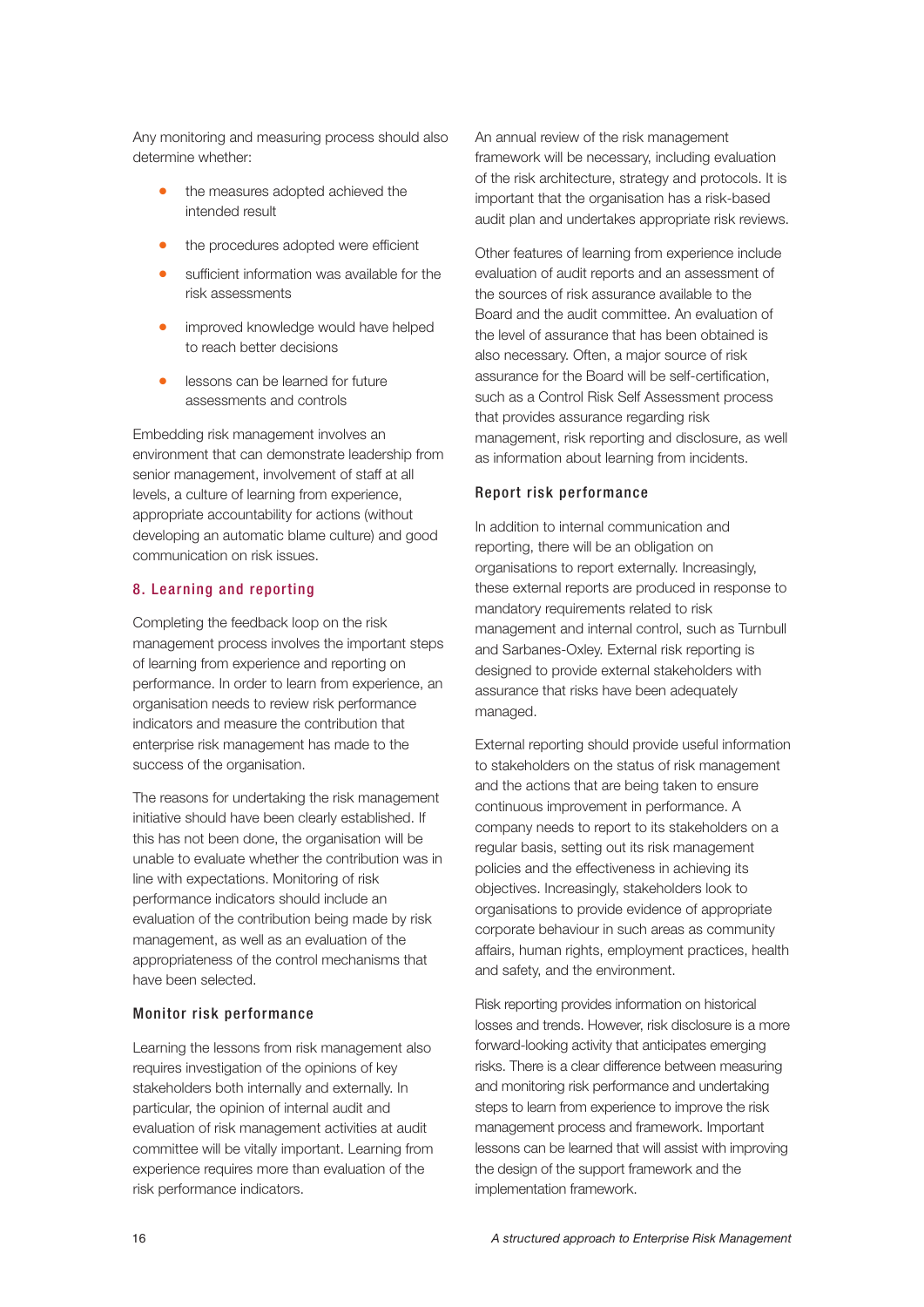#### Appendix A: Risk management checklist

#### Risk architecture

- Statement produced that sets out risk responsibilities and lists the risk-based matters reserved for the Board
- Risk management responsibilities allocated to an appropriate management committee
- Arrangements are in place to ensure the availability of appropriate competent advice on risks and controls
- Risk aware culture exists within the organisation and actions are in hand to enhance the level of risk maturity
- Sources of risk assurance for the Board have been identified and validated

#### Risk strategy

- Risk management policy produced that describes risk appetite, risk culture and philosophy
- Key dependencies for success identified, together with the matters that should be avoided
- Business objectives validated and the assumptions underpinning those objectives tested
- Significant risks faced by the organisation identified, together with the critical controls required
- Risk management action plan established that includes the use of key risk indicators, as appropriate
- Necessary resources identified and provided to support the risk management activities

#### Risk protocols

- Appropriate risk management framework identified and adopted, with modifications as appropriate
- Suitable and sufficient risk assessments completed and the results recorded in an appropriate manner
- Procedures to include risk as part of business decision-making established and implemented
- Details of required risk responses recorded, together with arrangements to track risk improvement recommendations
- Incident reporting procedures established to facilitate identification of risk trends, together with risk escalation procedures
- Business continuity plans and disaster recovery plans established and regularly tested
- Arrangements in place to audit the efficiency and effectiveness of the controls in place for significant risks
- Arrangements in place for mandatory reporting on risk, including reports on at least the following:
	- Risk appetite, tolerance and constraints
	- ◆ Risk architecture and risk escalation procedures
	- Risk aware culture currently in place
	- Risk assessment arrangements and protocols
	- Significant risks and key risk indicators
	- Critical controls and control weaknesses
	- Sources of assurance available to the Board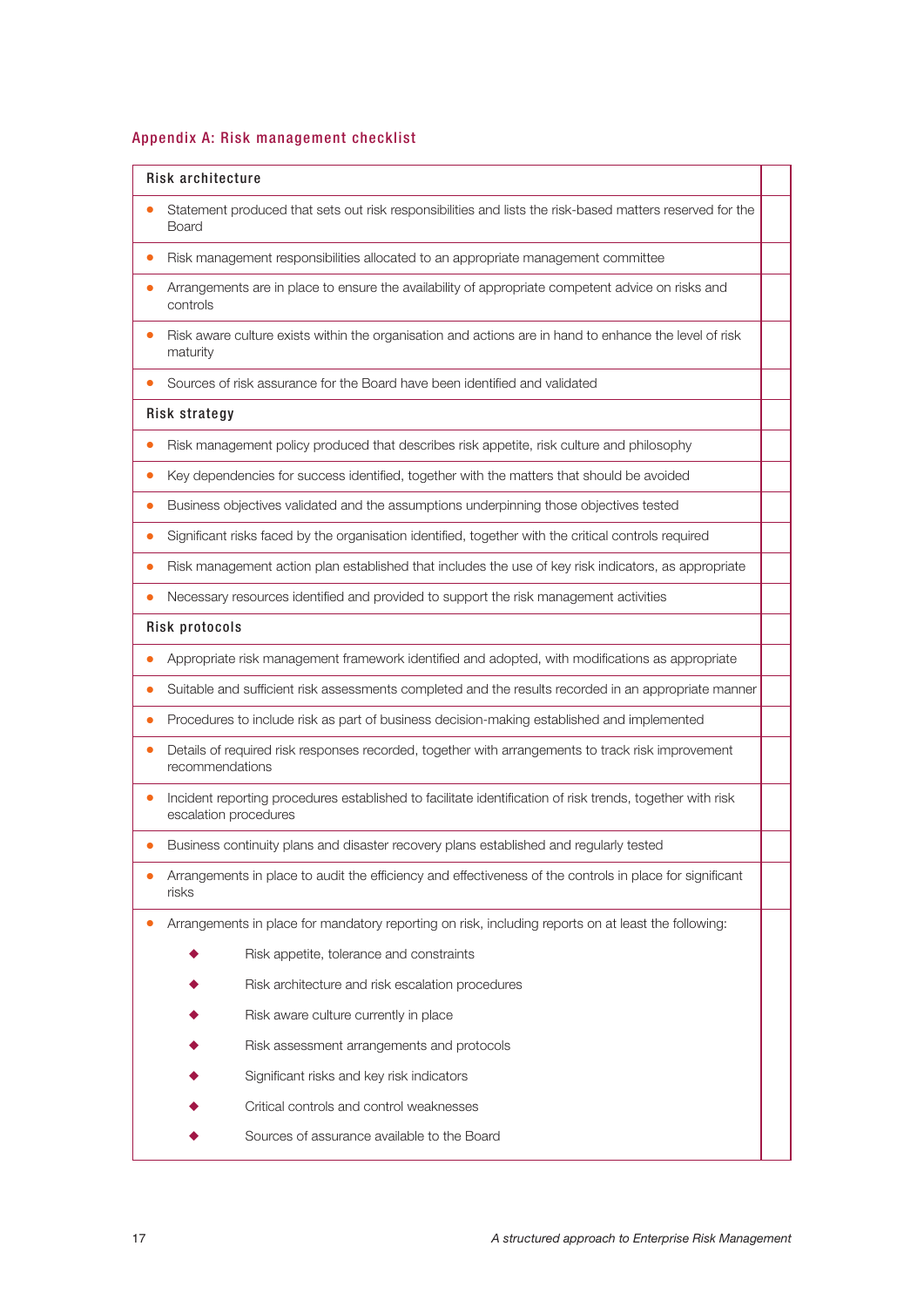## Appendix B: Implementation summary

The table below provides an overview of the steps involved in the implementation of an enterprise risk management (ERM) initiative. Successful implementation of an ERM initiative is an ongoing process that involves working through the 10 steps set out below on a continuous basis. The 10 steps are divided between:

- Planning and designing
- **•** Implementing and benchmarking
- Measuring and monitoring
- Learning and reporting

| <b>Activity</b>                               |                                                                                                   | <b>Concepts / Tools and techniques</b>                                                  |  |  |
|-----------------------------------------------|---------------------------------------------------------------------------------------------------|-----------------------------------------------------------------------------------------|--|--|
| Planning and designing (see Section 5)        |                                                                                                   |                                                                                         |  |  |
| 1.                                            | Identify intended benefits of the enterprise risk management<br>initiative and gain Board mandate | Benefits of ERM<br>$\bullet$<br>Embedding risk management<br>$\bullet$                  |  |  |
| 2.                                            | Plan the scope of the ERM initiative and develop common<br>language of risk                       | Upside of risk<br>$\bullet$<br>Stakeholder expectations<br>$\bullet$                    |  |  |
| З.                                            | Establish the risk management strategy, framework, and<br>the roles and responsibilities          | Risk management policy<br>$\bullet$<br>Risk architecture<br>$\bullet$                   |  |  |
| Implementing and benchmarking (see Section 6) |                                                                                                   |                                                                                         |  |  |
| 4.                                            | Adopt suitable risk assessment procedures and an agreed<br>risk classification system             | Risk description<br>$\bullet$<br>Risk classification systems<br>$\bullet$               |  |  |
| 5.                                            | Establish risk significance benchmarks and undertake<br>risk assessments                          | Risk assessment techniques<br>$\bullet$<br>Benchmark tests of significance<br>$\bullet$ |  |  |
| 6.                                            | Determine risk appetite and risk tolerance levels, and<br>evaluate the existing controls          | Risk register<br>$\bullet$<br>Risk appetite<br>$\bullet$                                |  |  |
| Measuring and monitoring (see Section 7)      |                                                                                                   |                                                                                         |  |  |
| 7.                                            | Ensure cost-effectiveness of existing controls and introduce<br>improvements                      | Risk improvement plans<br>$\bullet$<br><b>BCP and DRP</b><br>$\bullet$                  |  |  |
| 8.                                            | Embed risk aware culture and align risk management with<br>other management tasks                 | Control environment<br>$\bullet$<br><b>Risk communications</b><br>$\bullet$             |  |  |
| Learning and reporting (see Section 8)        |                                                                                                   |                                                                                         |  |  |
| 9.                                            | Monitor and review risk performance indicators to measure<br><b>ERM</b> contribution              | Audit plan and risk reviews<br>$\bullet$<br>Sources of risk assurance<br>$\bullet$      |  |  |
| 10.                                           | Report risk performance in line with legal and other<br>obligations, and monitor improvement      | Risk reporting<br>$\bullet$<br>Legal requirements<br>٠                                  |  |  |